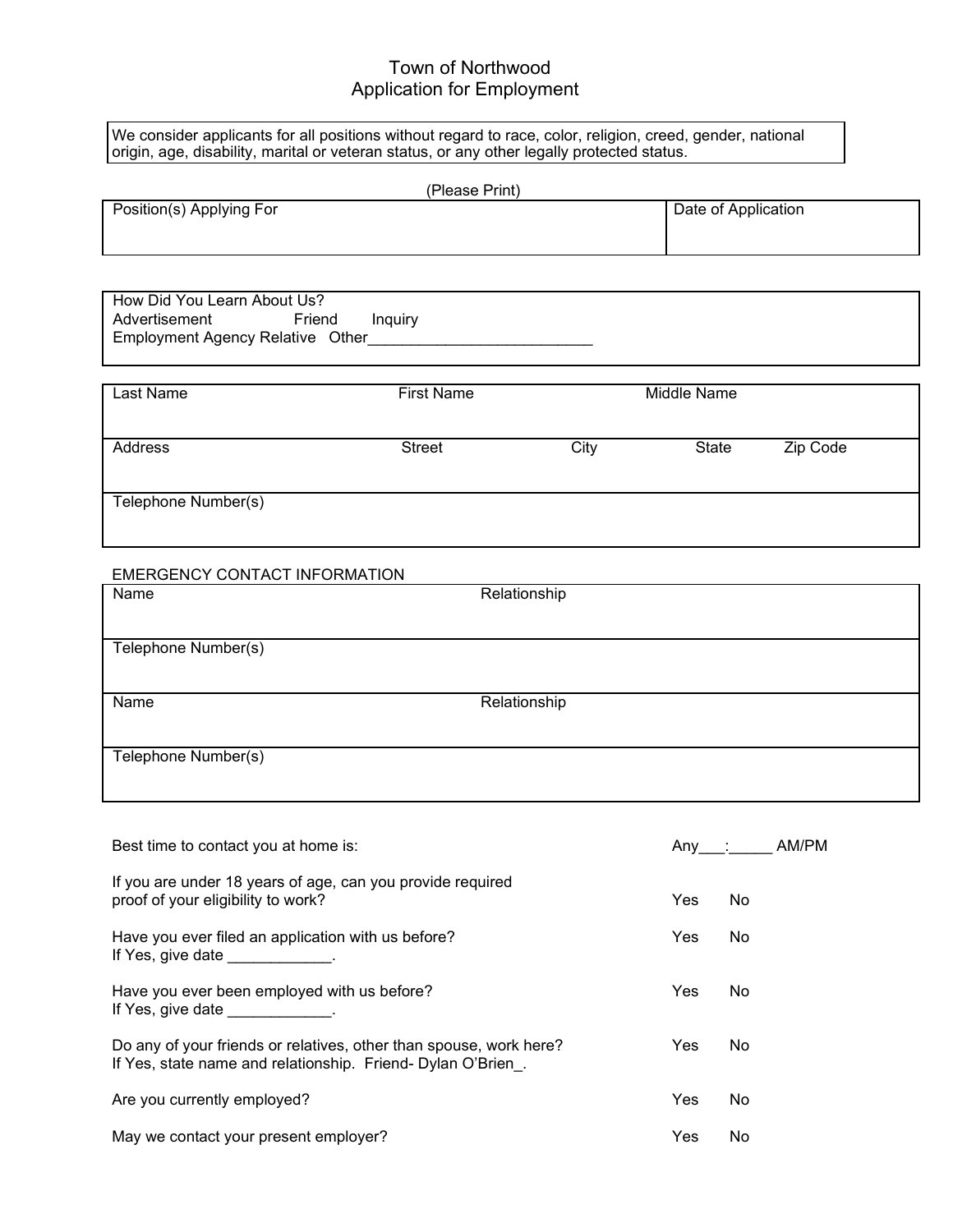Are you prevented from lawfully becoming employed in this country because of Visa or Immigration Status? Proof of citizenship or immigration status will be required upon employment.

Date available for work **National State available for work** What is your desired salary range?

| <b>EDUCATION</b> |
|------------------|
|------------------|

| School                    | Name and Address<br>of School | Course of Study | Years<br>Completed | Diploma<br>Degree |
|---------------------------|-------------------------------|-----------------|--------------------|-------------------|
| High School               |                               |                 |                    |                   |
| Undergraduate<br>College  |                               |                 |                    |                   |
| Graduate/<br>Professional |                               |                 |                    |                   |
| Other<br>(Specify)        |                               |                 |                    |                   |

## WORK EXPERIENCE

Start with your present or last job. Include any job-related military service assignments and volunteer activities. You may exclude organizations with indicate race, color, religion, gender, national origin, disabilities or other protected status.

| Employer                           | Dates Employed<br>From / To | <b>Work Performed</b>        |
|------------------------------------|-----------------------------|------------------------------|
| <b>Address</b>                     |                             |                              |
| Telephone Number (s)               |                             |                              |
| <b>Starting /Present Job Title</b> |                             |                              |
| Supervisor                         |                             |                              |
| Reason For Leaving                 |                             | May We Contact?<br>Yes<br>No |

| Employer                    | Dates Employed<br>From / To            | <b>Work Performed</b>        |
|-----------------------------|----------------------------------------|------------------------------|
| <b>Address</b>              |                                        |                              |
| Telephone Number (s)        |                                        |                              |
| Starting /Present Job Title | Hourly Rate/Salary<br>Starting / Final |                              |
| Supervisor                  |                                        |                              |
| Reason For Leaving          |                                        | May We Contact?<br>Yes<br>No |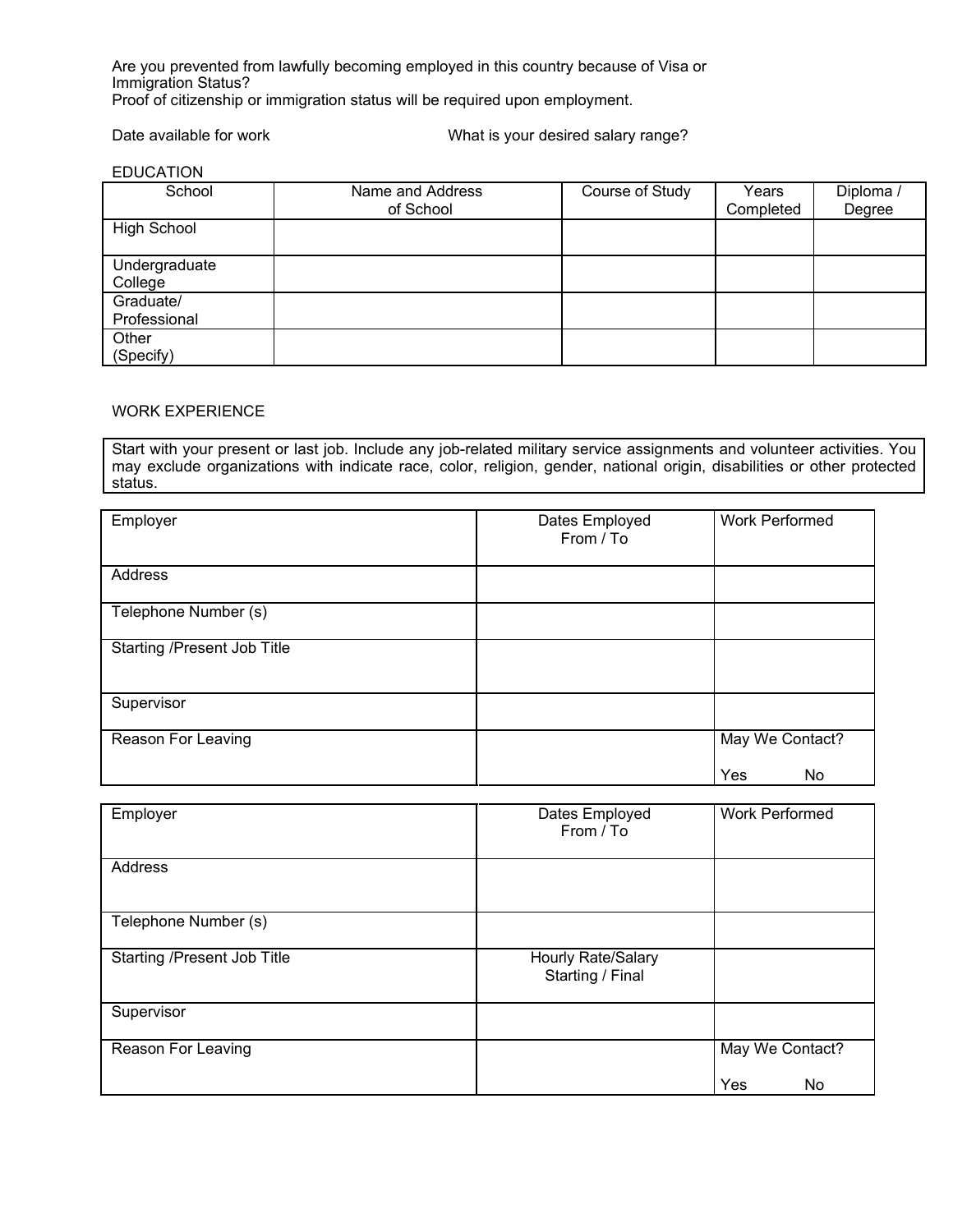| Employer                           | Dates Employed<br>From / To            | <b>Work Performed</b> |
|------------------------------------|----------------------------------------|-----------------------|
| <b>Address</b>                     |                                        |                       |
| Telephone Number (s)               |                                        |                       |
| <b>Starting /Present Job Title</b> | Hourly Rate/Salary<br>Starting / Final |                       |
| Supervisor                         |                                        |                       |
| Reason For Leaving                 |                                        | May We Contact?       |
|                                    |                                        | Yes<br>No             |

Comments: Include explanation of any gaps in employment.

Describe any specialized training, apprenticeship, skills and extra-curricular activities.

Additional Information

Other Qualifications: Summarize special job related skills and qualifications acquired from employment or other experience.

## Specialized Skills (Skills/Equipment Operated)

| Terminal   | Spreadsheet     | Photocopier        |
|------------|-----------------|--------------------|
| PC/MAC     | Word Processing | <b>Fax Machine</b> |
| Typewriter | Shorthand       | Microfiche         |
| <b>WPM</b> | WPM             |                    |

\_\_\_\_\_\_\_\_\_\_\_\_\_\_\_\_\_\_\_\_\_\_\_\_\_\_\_\_\_\_\_\_\_\_\_\_\_\_\_\_\_\_\_\_\_\_\_\_\_\_\_\_\_\_\_\_\_\_\_\_\_\_\_\_\_\_\_\_\_\_\_\_\_\_\_\_\_\_\_\_\_\_\_\_ \_\_\_\_\_\_\_\_\_\_\_\_\_\_\_\_\_\_\_\_\_\_\_\_\_\_\_\_\_\_\_\_\_\_\_\_\_\_\_\_\_\_\_\_\_\_\_\_\_\_\_\_\_\_\_\_\_\_\_\_\_\_\_\_\_\_\_\_\_\_\_\_\_\_\_\_\_\_\_\_\_\_\_\_ \_\_\_\_\_\_\_\_\_\_\_\_\_\_\_\_\_\_\_\_\_\_\_\_\_\_\_\_\_\_\_\_\_\_\_\_\_\_\_\_\_\_\_\_\_\_\_\_\_\_\_\_\_\_\_\_\_\_\_\_\_\_\_\_\_\_\_\_\_\_\_\_\_\_\_\_\_\_\_\_\_\_\_\_

State any additional information you feel may be helpful to us in considering your application:

\_\_\_\_\_\_\_\_\_\_\_\_\_\_\_\_\_\_\_\_\_\_\_\_\_\_\_\_\_\_\_\_\_\_\_\_\_\_\_\_\_\_\_\_\_\_\_\_\_\_\_\_\_\_\_\_\_\_\_\_

Personal/Professional References

| Name | <b>Phone Number</b> | Best Time to Call | Occupation |
|------|---------------------|-------------------|------------|
|      |                     |                   |            |
|      |                     |                   |            |
|      |                     |                   |            |